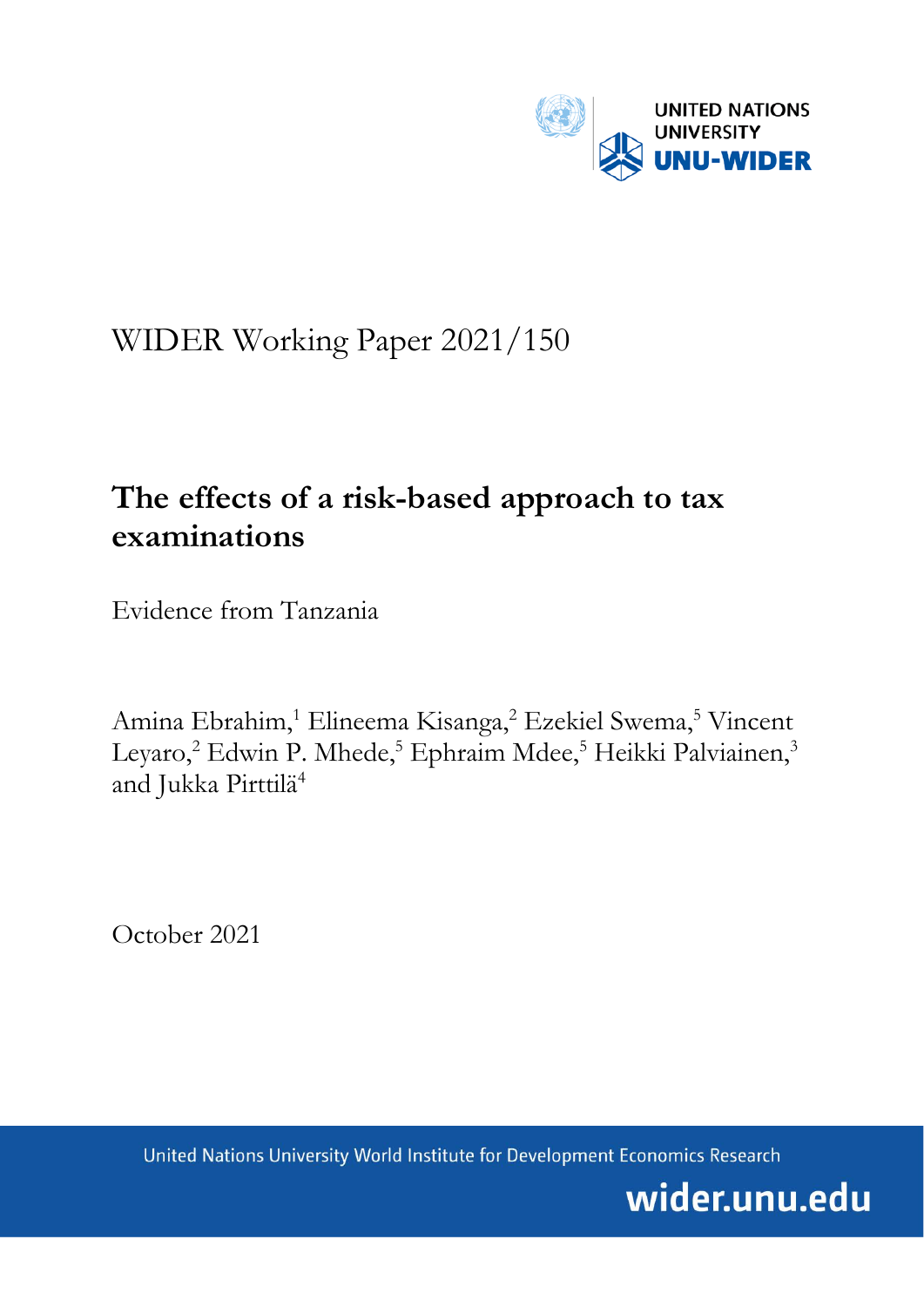**Abstract:** While technical assistance and increased use of ICT in the area of tax administration have been regarded to hold considerable promise for greater revenue collection, the evidence on how these activities work in the real-world circumstances of developing countries is scant. The paper attempts to fill this gap by evaluating an intervention undertaken jointly by the Finnish and Tanzanian revenue administrations. In this pilot programme, a risk-based method for enhancing firm tax examinations in Tanzania was developed. The results, which are based on a difference-indifferences strategy and administrative data from the Tanzanian Revenue Authority, demonstrate that the intervention increased adjusted taxable income by approximately 15 per cent during the first year of the new approach.

**Key words:** risk-based approach, firm tax audits, Tanzania

### **JEL classification:** C93, H26

**Acknowledgements:** We are grateful to colleagues at Finnish Tax Administration and Tanzania Revenue Authority for helpful comments.

**Note:** The order of authors' names appears as per the [randomization tool](https://www.aeaweb.org/journals/policies/random-author-order/generator) provided by the American Economic Association.

This study has been prepared within the UNU-WIDER project [Building up efficient and fair tax systems –](https://www.wider.unu.edu/node/236947) lessons based on [administrative tax data,](https://www.wider.unu.edu/node/236947) which is part of the [Domestic Revenue Mobilization](https://www.wider.unu.edu/node/237587) programme. The programme is financed through specific contributions by the Norwegian Agency for Development Cooperation (Norad).

Copyright © UNU-WIDER 2021

UNU-WIDER employs a fair use policy for reasonable reproduction of UNU-WIDER copyrighted content—such as the reproduction of a table or a figure, and/or text not exceeding 400 words—with due acknowledgement of the original source, without requiring explicit permission from the copyright holder.

Information and requests: publications@wider.unu.edu

ISSN 1798-7237 ISBN 978-92-9267-090-0

#### <https://doi.org/10.35188/UNU-WIDER/2021/090-0>

Typescript prepared by Siméon Rapin.

The Institute is funded through income from an endowment fund with additional contributions to its work programme from Finland, Sweden, and the United Kingdom as well as earmarked contributions for specific projects from a variety of donors.

Katajanokanlaituri 6 B, 00160 Helsinki, Finland

The views expressed in this paper are those of the author(s), and do not necessarily reflect the views of the Institute or the United Nations University, nor the programme/project donors.

<sup>1</sup> UNU-WIDER; 2 University of Dar es Salaam, Tanzania; 3 Tampere University, Tampere, Finland, corresponding author: heikki.palviainen@tuni.fi; 4 University of Helsinki, VATT Institute for Economic Research, and UNU-WIDER, Helsinki, Finland; 5 Tanzanian Revenue Authority, Dar es Salaam, Tanzania

United Nations University World Institute for Development Economics Research provides economic analysis and policy advice with the aim of promoting sustainable and equitable development. The Institute began operations in 1985 in Helsinki, Finland, as the first research and training centre of the United Nations University. Today it is a unique blend of think tank, research institute, and UN agency—providing a range of services from policy advice to governments as well as freely available original research.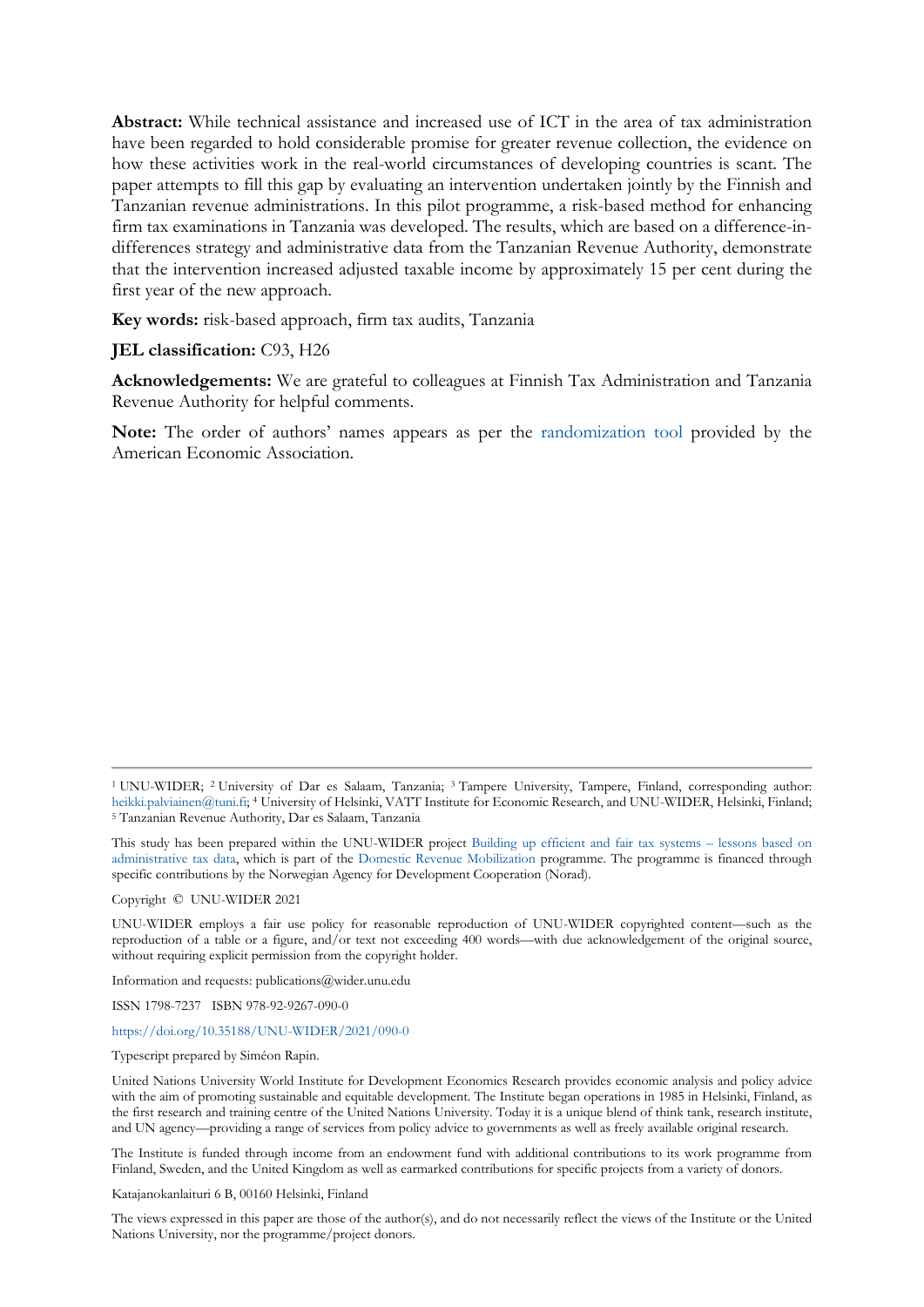## **1 Introduction**

Expanding the tax base and enhancing tax compliance that minimizes tax evasion and increases tax revenue collection has been the core focus and function of many tax administrations, especially in the developing countries. There is also a strong commitment among the donor countries to assist developing economies to reach this objective. Tax and supporting the tax systems are key in the [1](#page-2-0)7<sup>th</sup> Sustainable Development Goal,<sup>1</sup> and already earlier the Addis Ababa Action Agenda<sup>[2](#page-2-1)</sup> of 2015—via in particular the Addis Tax Initiative<sup>[3](#page-2-2)</sup>—brought development collaboration and technical assistance to centre stage as a means to enhance domestic revenue mobilization.

Tax authorities use various enforcement strategies, including random audits and examinations, but risk-based approaches are common, and with the onset of machine learning, hold a great promise for improving the detection probabilities of non-compliant taxpayers (see Khwaja et al. 2011 for a review of tax practices). However, very little systematic evidence on the impact of these riskbased strategies is available (at least outside of revenue organizations). In our understanding, there are no earlier studies investigating how risk-based compliance interventions work in low-income developing countries like Tanzania.

This paper attempts to fill this gap by examining the revenue impacts of a risk-based tax examination pilot implemented in Tanzania. The pilot was planned jointly by the Tanzanian Revenue Authority (TRA) and the Finnish Tax Administration (VERO), and the Finnish involvement was financed from the development assistance budget of the government of Finland. The intervention is a new method for flagging taxpayers for tax examination on the basis of a datadriven risk assessment. It was designed to improve the existing practice of choosing taxpayers to be examined, which relied more on staff discretion, and was implemented in personal income and corporate income taxation. We use a difference-in-differences design, comparing revenue developments of firms handled by Dar es Salaam tax offices (where the pilot took place) with revenues from corresponding firms in the other five major tax offices in Tanzania, namely Arusha, Dodoma, Mbeya, Morogoro, and Mwanza. The data stem from the administrative information system of the TRA and they are complemented with supplementary material used in the pilot.

Our paper contributes to the literature in four main ways. First, the results of the paper improve our understanding about how risk-based tax examinations work in a low-income county setting, with a lower-than-usual tax administrative capacity. Second, this is to our knowledge one of the first studies to evaluate whether and how technical assistance, financed by donor countries, help receiving countries enhance their tax administrations and revenue collection. Third, while it is a conventional wisdom that tax avoidance and evasion is rampant in developing countries, very little is known about how administrative interventions help lower the extent of these activities. This paper serves as one step towards enhancing our understanding of this matter. Fourth, and more broadly, the paper contributes to the expanding literature which provides causal evidence about enforcement using administrative data from developing countries.

Our context is Tanzania, a low-income sub-Saharan African (SSA) developing country which, as many other SSA countries, strives to raise the tax to GDP ratios. Besides substantial tax reforms

<span id="page-2-0"></span><sup>1</sup> See[: https://sdgs.un.org/goals/goal17.](https://sdgs.un.org/goals/goal17)

<span id="page-2-1"></span><sup>2</sup> See[: https://sustainabledevelopment.un.org/index.php?page=view&type=400&nr=2051&menu=35.](https://sustainabledevelopment.un.org/index.php?page=view&type=400&nr=2051&menu=35)

<span id="page-2-2"></span><sup>3</sup> See[: https://www.addistaxinitiative.net/.](https://www.addistaxinitiative.net/)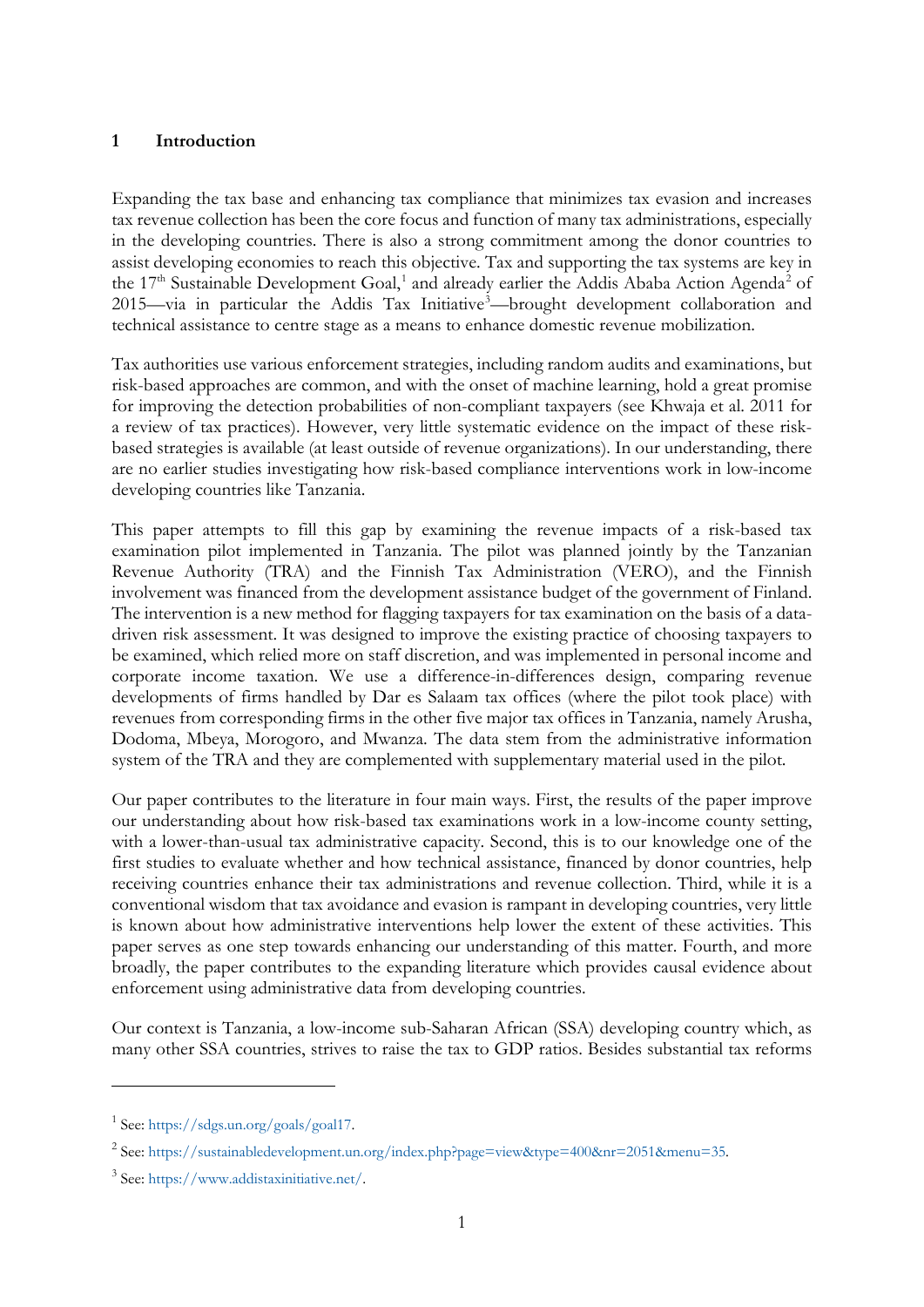since independence, studies have shown that tax evasion and avoidance remain rampant in Tanzania and are present in almost all sectors of the economy (Wadhawan 1998). This includes the informal sector where tax evasion was in the range of 35–55 per cent of the total revenue collected by the year 2010 (ESRF 2010). Tax evasion is also rife in the trade sector through underinvoicing custom duties at the port of entry. The reasons for tax evasion in Tanzania include high scheduled tax rates, low salaries, and lack of incentives, for example those offered to customs staff (Epaphra 2015).

Over the past two years, the government has introduced tax-awareness campaigns in secondary schools and uses news media such as television and radio to provide tax education in order to minimize oppressive revenue collection methods as a way to address tax evasion and avoidance. Traditional deterrence measures, such as tax audit threats and penalties, remain the main measures to enhance tax compliance in Tanzania as in many other developing countries. Despite the deterrence methods employed, tax revenue collection performance in Tanzania is low. Tax revenue is approximately 12 per cent of GDP in the last decade, which is below the sub-Saharan Africa average of 18 per cent of GDP.

The paper proceeds as follows. A review of the earlier related literature is offered in Section 2. The context of the pilot is explained in Section 3, whereas Section 4 contains a description of the data and the empirical methods that we use. Section 5 presents the results and Section 6 concludes.

# **2 Literature review**

# **2.1 Literature on tax evasion[4](#page-3-0)**

Earlier research on the effects of enforcement policies on tax compliance can be traced back to the work of Allingham and Sandmo (1972), where the income earner's tax compliance decision is regarded to be the result of expected utility maximization. Since the income of the taxpayer is not observed, and the taxpayer is considered a risk-averse agent facing a flat income tax rate, it is assumed that the taxpayer decides what fraction of true income to report facing an exogenous audit (and therefore detection) probability. This basic model creates a trade-off between saving taxes through under-reporting and penalty in case of detection. Tax evasion is expected to decrease relative to the detection probability and the penalty for evasion (Azulai et al. 2014).

A number of empirical studies, both experimental (in the lab and in the field) and nonexperimental, have shown that deterrence measures have a positive effect on tax compliance. One such study is a large field experiment by Kleven et al. (2011) done in Denmark. The authors conducted a large-scale random audits programme together with the Danish authority. They found that the evasion rate for third-party reported income is miniscule in comparison to self-reported incomes. The reason is that taxpayers have very limited evasion opportunities when the tax authority receive, often automatically, information on true income earned from third parties. Selfreported income also reacts significantly to having experienced audits in the past.

In addition to information flows and audit risks, it is important to augment the standard model of extrinsic motivation with intrinsic motivations such as morals, social norms, and psychology in order to accurately capture evasion behaviour. While tax moral undoubtedly plays an important

<span id="page-3-0"></span><sup>&</sup>lt;sup>4</sup> See Slemrod (2019) for an extensive review.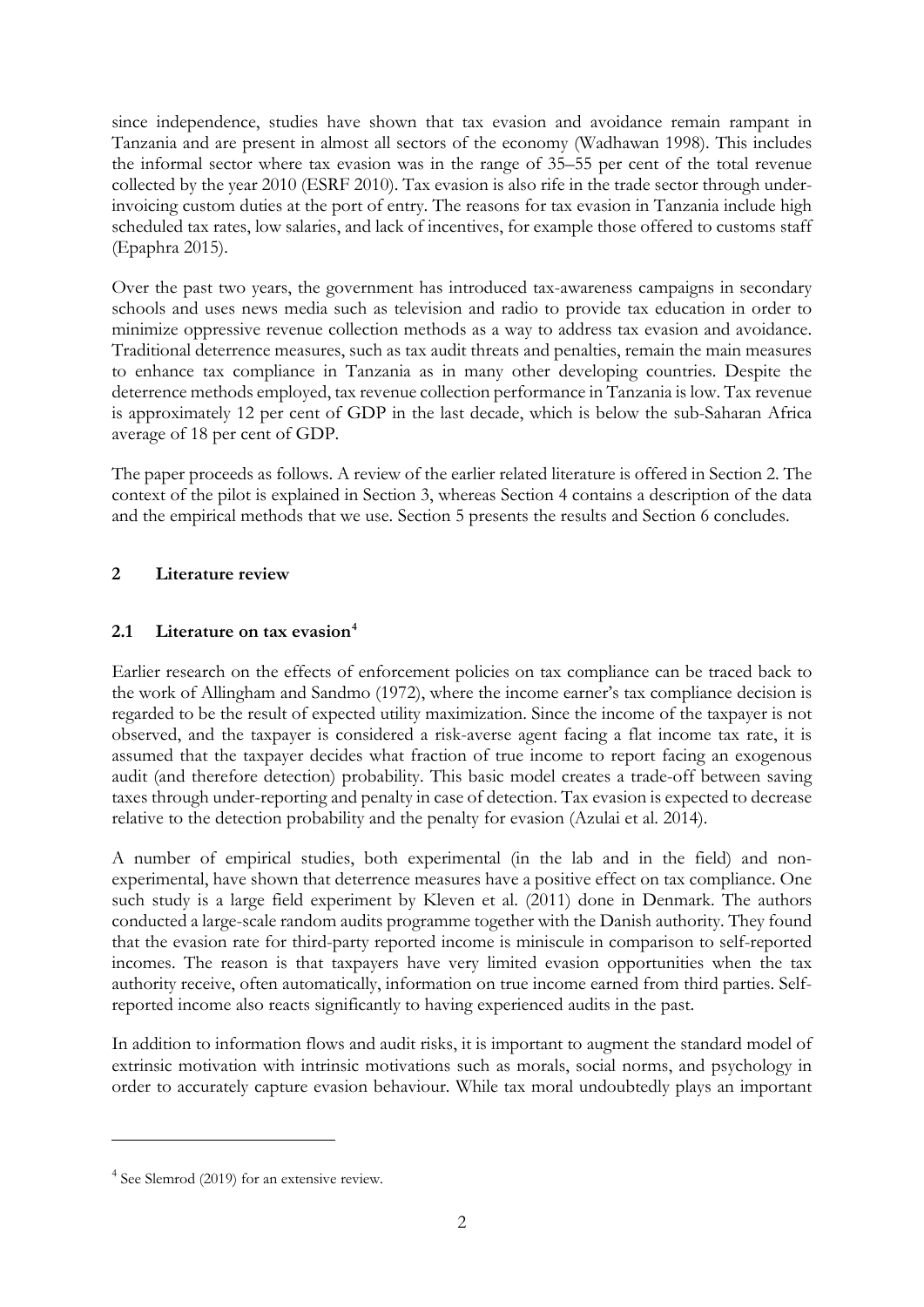role in curbing evasion (Luttmer and Singhal 2014), our study—and hence this brief survey focuses on monitoring and inspection conducted by revenue authorities instead.

For developing countries, these remarks imply that since the extent of third-party reporting is not as significant, traditional deterrence tools, e.g. tax examinations and audits, may play a larger role.

# **2.2 Work on the role of information provision**

Besides the work on personal income taxation by Kleven et al. (2011), Pomeranz (2015) conducted related work but in the value-added tax (VAT) system. Using a field experiment on firms in Chile, companies were randomly selected to receive audit threat letters; where the focus is to leverage on the potential information trail on the conflicting incentives of sellers against buyers in a VAT chain, i.e. the fact that both buyers and sellers report the same transaction and their incentives to misreport are the opposite. This property breaks down in the retail sector, since the final consumers cannot get a refund for the VAT.

She finds that threats of audit significantly improve compliance among retailers, not covered before by third-party reporting.<sup>[5](#page-4-0)</sup> What these findings posit is the importance of expansion of information trails as top priority, even though a couple of challenges deserve attention.

First, a side-effect of increasing deterrence in some sectors may lead to production shifting towards sectors with less compliance interventions (Carillo et al. 2017). Income shifting may also take place between earnings and self-employment income (Kleven and Waseem 2013). These considerations are arguably more pronounced in a low-income country like Tanzania with more limited administrative capacity.

Second, the impacts may vary by firm size. Kleven et al. (2016) argued that employers and employees may find it easier to collude in smaller firms, enabling evasion of pay-as-you-earn (PAYE) taxes. In larger firms, in contrast, the likelihood of whistleblowing increases. Hence if firm size increases with development, there is a link from economic structures to increased probability of truthful reporting. Evidence supporting this claim has been found by Kumler et al. (2013).

# **2.3 Research on audits and other enforcement mechanisms**

Like Kleven et al. (2011), Advani et al. (2017) examine the effects of random audits of individuals in a high-income country (the UK). They find that the audits have long-lasting effects: those audited also report increased incomes in the subsequent years after audits. Risk-based audits have been studied by Løyland et al. (2019), who use a discontinuity approach related to a risk score in Norway. They also find dynamic impacts from audits. The benefit of their approach is an arguably greater external validity, since they evaluate an intervention that tax authorities routinely use in developed countries.

Basri et al. (2020) focus on an additional angle of enforcement, namely the role of dedicated tax offices to certain segments of taxpayers, in their case the impacts of being handled by a mediumsized taxpayer office (MTO) in Indonesia. The introduction of the MTO involved greater scrutiny over the taxpayers handled by the new bureau and resulted in a clear increase in taxable income and taxes paid.

<span id="page-4-0"></span><sup>5</sup> This feature of the VAT is also highlighted by the conceptual arguments of Kopczuk and Slemrod (2006) and Keen (2008).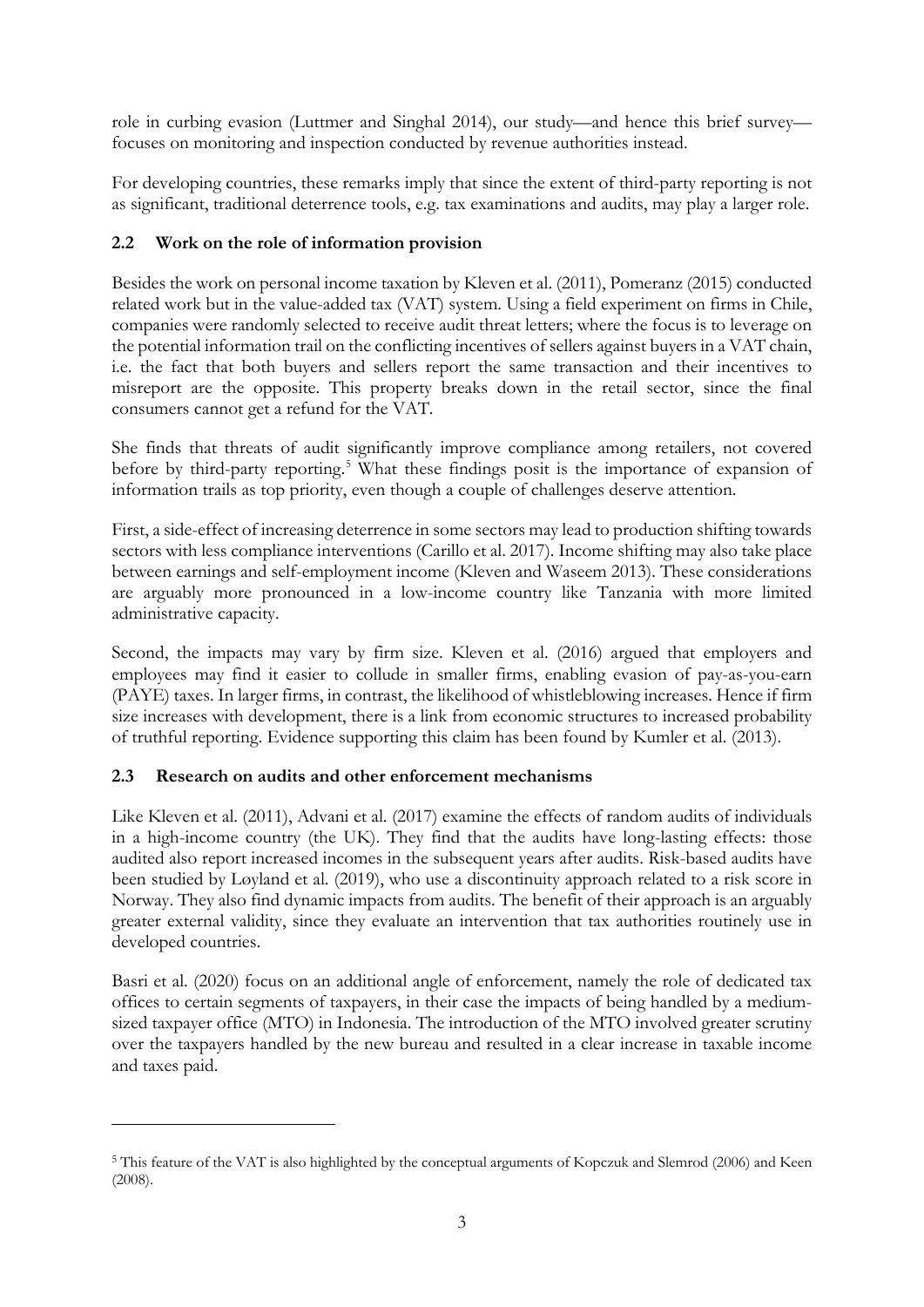In our understanding, there is no prior hard evidence on the impacts of risk-based tax examinations on revenues in developing countries and very little work in general on how technical assistance works in the area of tax administration, despite the policy focus on support for tax revenue mobilization.

In summary, compliance can be improved by traditional mechanisms (examinations and audit) or by extensive use of information from third parties, and the combination of the two. But the key is implementation, and it is this area where the conditions in low-income countries are the most challenging, also because of the economic structure (the presence of a large number of small informal firms).

## **3 Description of the pilot programme**

The new method of examination was set up for several reasons including increasing revenue collected, improving the skills of the tax officers, treating taxpayers equally and focusing examination efforts on risky taxpayers and reducing the time spent on examining taxpayers with limited risks. The new method involved the use of an Excel spreadsheet that was developed between TRA and VERO. The spreadsheet raises a flag when information provided by the taxpayer on certain aspects of the tax calculation are found to be outside of reasonable bounds which are pre-determined by TRA and coded into the spreadsheet. These pertain to, for instance, the developments in firms' sales and expenses.<sup>[6](#page-5-0)</sup> Tax officers involved in the process received training and were provided with instructions for using the Excel spreadsheet. In practice, the tax return is filed by the taxpayer and collected by the tax officer. Then, the data handler enters the return information into the TRA information system (called ITAX) and Excel spreadsheet. Further examination is then conducted in the case where the spreadsheet indicates this is advised. It is possible that adjustments are then made which are then recorded again in the ITAX system. It was intended that the pilot would be implemented for both corporate income tax (CIT) payers and value added tax (VAT) payers, however, in practice the pilot was only implemented for corporate income taxpayers. The pilot was implemented in tax regions such as Ilala, Temeke, Kinondoni, and Kariakoo, which are administratively located in Dar es Salaam region. The Large Taxpayer Department (LTD) was also included in the pilot and considered as tax region which is also located in Dar es Salaam region. However, because of more complex selection criteria, in practice the LTD was nearly fully excluded from the pilot programme. We exploit the fact that the pilot was only implemented in the Dar region in our empirical strategy.

## **4 Empirical strategy and data**

The empirical strategy follows the standard difference-in-differences (DD) approach:

$$
Y_{it} = \alpha + \beta D a r_i + \gamma P O S T_t + \delta D a r_i \times P O S T_t + \theta X_{i,t} + \varepsilon_{i,t}
$$
\n
$$
\tag{1}
$$

where  $Y_{it}$  is the outcome variable and  $Dar_i$  is the treatment variable (equal to 1 if the tax office is in Dar es Salaam region). Other large regions' tax offices are used in the control group. The adjusted taxable income is used as our main outcome variable, but we also study the number of examinations considered and extra income raised by examinations. This variable contains taxable

<span id="page-5-0"></span><sup>6</sup> Due to security reasons, the exact characteristics of the procedure cannot be disclosed.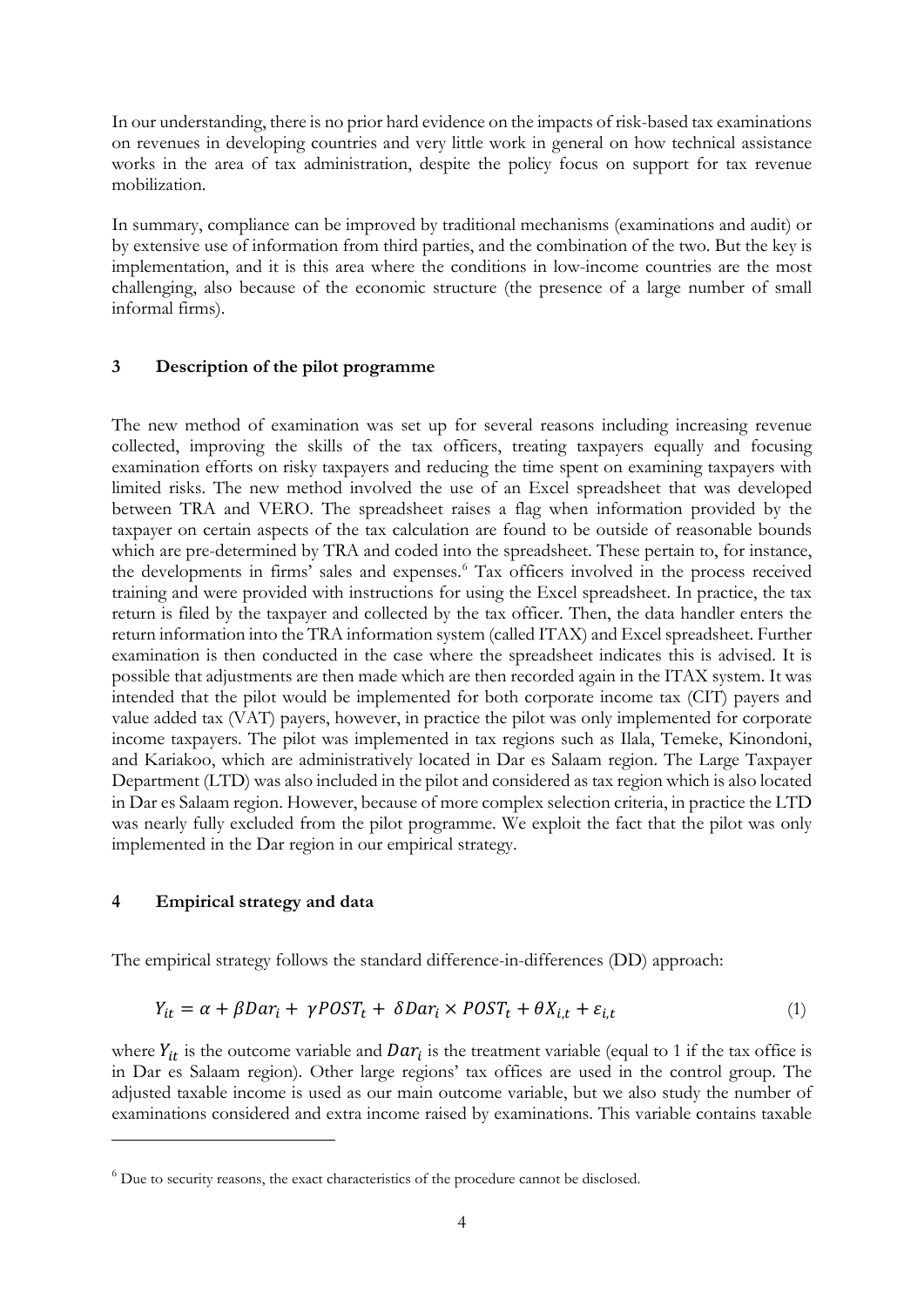income after examinations, audits, and inspections. Because we do not observe the examined companies, this is an intent-to-treat (ITT) estimation.  $POST_t$  controls for time-variant conditions for everyone (equals to 1 for the post-intervention period). We observe the tax adjustment decision, therefore the  $POST_t$  variable receives the value of 1 after 1 July 2019. The adjustment decisions are recorded until June 2020. Our policy parameter of interest is  $\delta$ . This parameter shows how much the pilot increased adjusted taxable income in tax offices in the Dar es Salaam region in comparison to selected tax offices in large regions outside of the Dar es Salaam region. We add control variables,  $X_{i,t}$ , to the basic model to control for any industry or other differences between firms that are unrelated to the treatment. Because companies are not typically examined, audited, or inspected on consecutive years, we use a cross-sectional difference in differences.

We use administrative firm level panel data collected by the Tanzania Revenue Authority (TRA) in this study. The data come from income tax returns for the period 1 July 2015 to 30 June 2020. Each income year contains more than 25, 000 observations. Variables include a set of income and taxable income variables, taxpayer and industry types, and regional location of the firm. Because the pilot was introduced 1 July 2019, we divide our sample into financial years. That is, our first examined year covers 1 July 2016–30 June 2017, and the last examined year covers 1 July 2019–30 June 2020 (the treatment period). From the data set it is observed that number of firms with adjusted taxable income increases from one financial year to another in both treatment and control groups (Table 1).

Table 1: The number of firms with adjustments to taxable income

| <b>Financial year</b> | <b>Control group</b> | <b>Treatment</b><br>group | Total  |
|-----------------------|----------------------|---------------------------|--------|
| 2016/17               | 1,270                | 2,808                     | 4,078  |
| 2017/18               | 1.753                | 4.392                     | 6,145  |
| 2018/19               | 1,984                | 5.754                     | 7,738  |
| 2019/20               | 2.434                | 8,069                     | 10,503 |

Source: authors' estimates based on ITAX data.

[Table 2](#page-6-0) summarizes the number of adjustments that have taken place during the pilot period for the treatment group; it is observed that Ilala has relatively more adjusted income cases (approximately 70 per cent out of the total cases). Such significant higher cases could be explained either by the existence of small- and medium-size business units with relatively low knowledge of recording and reporting financial transaction or by the existence of higher response of business units to adhere to TRA interventions and guidelines as well as the efficacy of the newly introduced system under the pilot exercise. However, it is possible that other factors explain such a significant incidence relative to other tax offices.

<span id="page-6-0"></span>Table 2: Number of adjusted taxable income by tax region

| Tax region | <b>Number</b> | Percentage(%) |
|------------|---------------|---------------|
| Illala     | 1,302         | 70.84         |
| Kariakoo   | 35            | 1.90          |
| Kinondoni  | 379           | 20.62         |
| I TD       | 9             | 0.49          |
| Temeke     | 113           | 6.15          |
| Total      | 1,838         | 100.00        |

Source: authors' elaboration based on Excel spreadsheet data.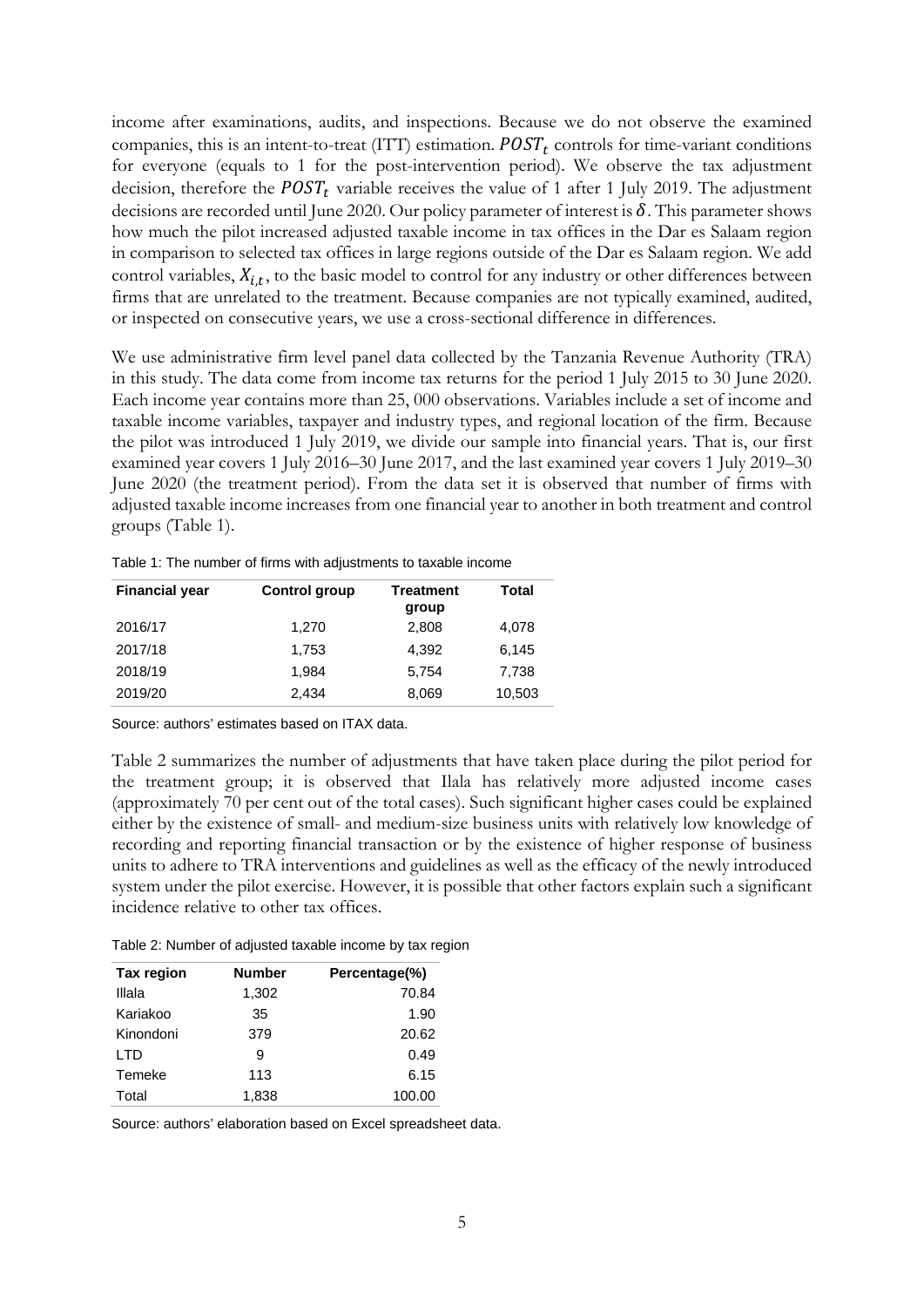[Table 3](#page-7-0) explores the mean differences between the adjusted income due to tax examinations and the self-declared income. The mean difference is observed to be positive overall, implying that the examinations led to increased taxable incomes and hence increased tax obligations.

Some of the observed reasons for adjustments include unverified expenses and purchases, overstated purchases and understated/unreported sales, disallowed depreciation, unverified loans, understated closing stock, unverified trade payables, unverified shareholder's advances, and unreported non-current assets.

<span id="page-7-0"></span>Table 3: Additional average income by tax office (in million)<sup>[7](#page-7-2)</sup>

| <b>Tax region</b> | Mean     |
|-------------------|----------|
| Illala            | $-8,750$ |
| Kinondoni         | 13,654   |
| Temeke            | 5,368    |
| Total             | 8,065    |

Source: authors' elaboration based on Excel spreadsheet data.<sup>[8](#page-7-3)</sup>

We compare the characteristics of firms in the controlled and uncontrolled firms before and after pilot intervention in [Table 4.](#page-7-1) Firms in the treatment area are larger and more profitable. The largest number of firms are from the service sector and from wholesale and retail.

<span id="page-7-1"></span>

| Table 4: Descriptive statistics before and after the treatment period |  |  |  |
|-----------------------------------------------------------------------|--|--|--|
|-----------------------------------------------------------------------|--|--|--|

|                                       | <b>Before</b>  |                  | After          |                  |
|---------------------------------------|----------------|------------------|----------------|------------------|
|                                       | <b>Control</b> | <b>Treatment</b> | <b>Control</b> | <b>Treatment</b> |
| All firms                             |                |                  |                |                  |
| Taxable income                        |                |                  |                |                  |
| Adjusted taxable income, TZS millions | 112.484        | 506.175          | 164.286        | 818.018          |
|                                       | (369.45)       | (6,440.84)       | (1,239.85)     | (8,997.48)       |
| Log adjusted income                   | 3.353          | 3.444            | 3.050          | 3.302            |
|                                       | (1.66)         | (2.02)           | (1.88)         | (2.20)           |
| Company type                          |                |                  |                |                  |
| Limited company                       | 0.595          | 0.738            | 0.687          | 0.726            |
|                                       | (0.49)         | (0.44)           | (0.46)         | (0.45)           |
| Sole proprietor                       | 0.389          | 0.252            | 0.292          | 0.263            |
|                                       | (0.49)         | (0.43)           | (0.45)         | (0.44)           |
| Tax type                              |                |                  |                |                  |
| Corporate tax                         | 0.609          | 0.746            | 0.707          | 0.736            |
|                                       | (0.49)         | (0.44)           | (0.46)         | (0.44)           |
| Personal income tax                   | 0.391          | 0.254            | 0.293          | 0.264            |
|                                       | (0.49)         | (0.44)           | (0.46)         | (0.44)           |
| Industry type                         |                |                  |                |                  |
| Agriculture                           | 0.014          | 0.004            | 0.014          | 0.008            |
|                                       | (0.12)         | (0.06)           | (0.12)         | (0.09)           |
| Mining                                | 0.026          | 0.011            | 0.019          | 0.011            |

<span id="page-7-2"></span> $^7$  At the time of writing (April 2021), US\$1 = TZS2,300 (Tanzanian schillings).

<span id="page-7-3"></span><sup>&</sup>lt;sup>8</sup> The pilot Excel files did not have entries for self-reported income for LTD and Kariakoo (although the ITAX data do have), and that is why those tax offices do not appear in the table.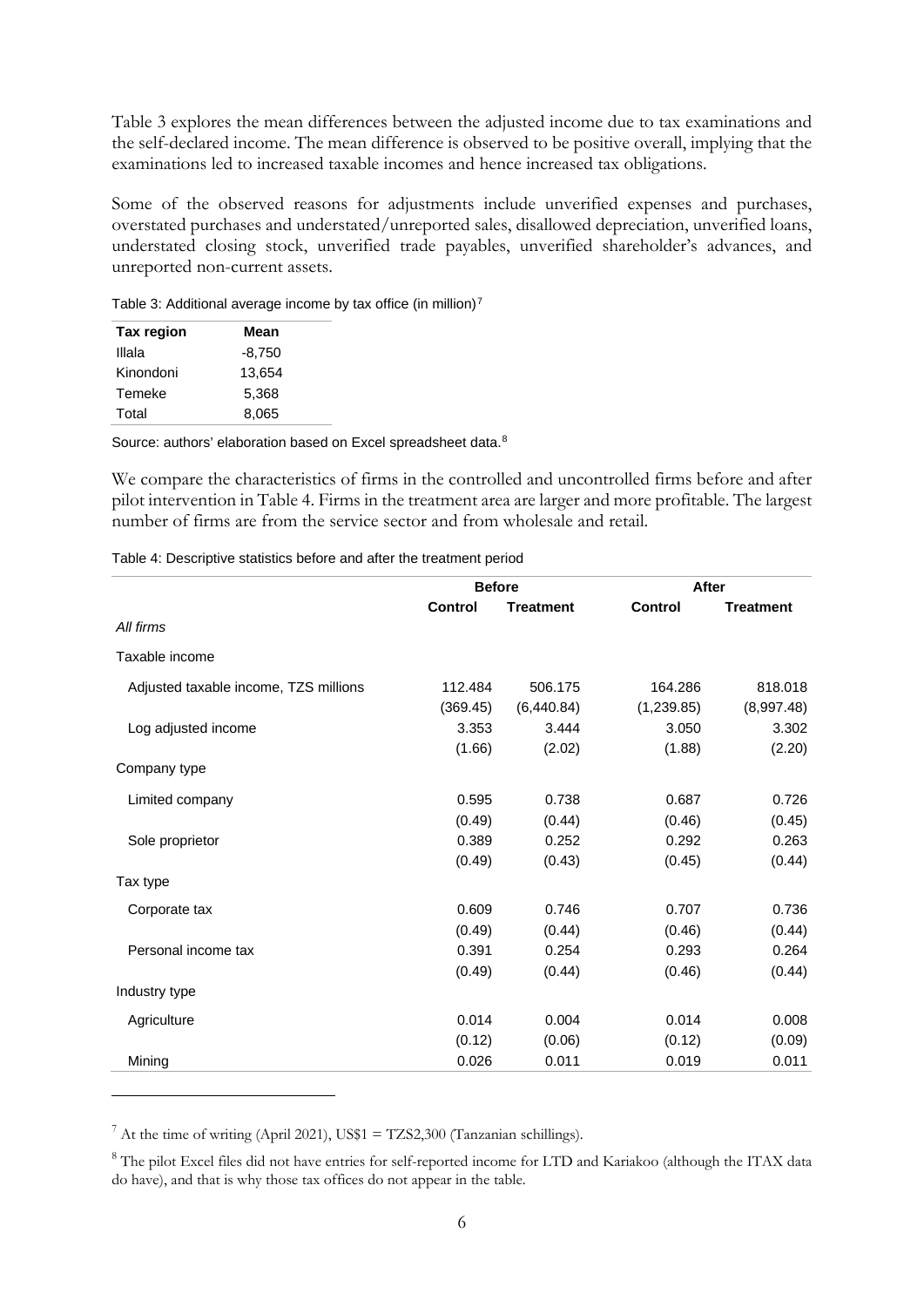|                                     | (0.16) | (0.10) | (0.14) | (0.10) |
|-------------------------------------|--------|--------|--------|--------|
| Construction                        | 0.047  | 0.066  | 0.049  | 0.084  |
|                                     | (0.21) | (0.25) | (0.22) | (0.28) |
| Manufacturing                       | 0.066  | 0.063  | 0.048  | 0.056  |
|                                     | (0.25) | (0.24) | (0.21) | (0.23) |
| Wholesale and retail                | 0.375  | 0.307  | 0.276  | 0.309  |
|                                     | (0.48) | (0.46) | (0.45) | (0.46) |
| Information and communication       | 0.093  | 0.102  | 0.084  | 0.097  |
|                                     | (0.29) | (0.30) | (0.28) | (0.30) |
| Transportation and storage          | 0.012  | 0.033  | 0.022  | 0.037  |
|                                     | (0.11) | (0.18) | (0.15) | (0.19) |
| Finance, insurance, and real estate | 0.060  | 0.110  | 0.048  | 0.091  |
|                                     | (0.24) | (0.31) | (0.21) | (0.29) |
| <b>Services</b>                     | 0.257  | 0.254  | 0.378  | 0.254  |
|                                     | (0.44) | (0.44) | (0.49) | (0.44) |
| Observations                        | 5007   | 12954  | 2434   | 8069   |
|                                     |        |        |        |        |

Note: before reflects the time period 1 June 2016 to 30 June 2019 and after the period 1 July 2019 to 20 June 2020. Standard errors are shown in parentheses.

Source: authors' estimates based on ITAX data.

<span id="page-8-0"></span>A DD approach assumes that differences between the treatment and control groups are stable over time. We investigate this in Figure 1 showing the common trends. The figure shows the average adjusted taxable income in millions of Tanzanian schillings (TZS) for the treatment and control groups over the period of study. There appear to be some challenges in the assumption of parallel trends in the pre-reform period, as it is evident the treatment group has companies with a very large adjusted taxable income. We therefore suspect the problem is related to outliers of large firms in the full sample. To address this issue, we trim our sample. We drop observations above 95<sup>th</sup> percentile from the outcome variable for each financial year and show the effect on the parallel trends in the graph on the right in [Figure 1.](#page-8-0) As a sensitivity analysis, we also estimate the results using other percentiles. The parallel trends for other samples are shown in Figure A1. Table 4 shows that we lose 1,318 observations from the treatment group and 153 observations from the control group. After the trimming, the parallel trend assumption appears to hold well. We also estimate results for the full sample using a logarithmic transformation for ease of interpretation. (below in Figure 1).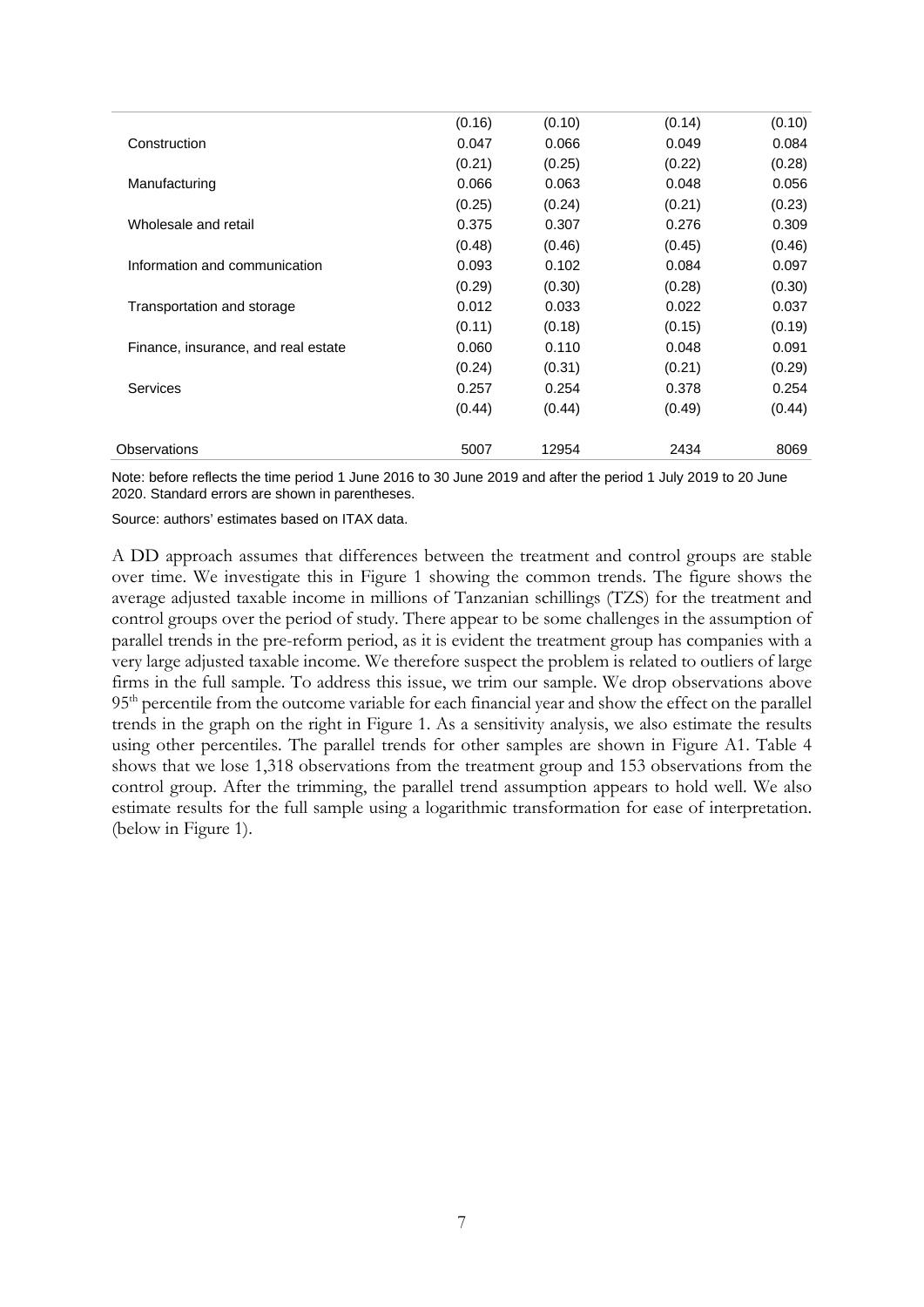#### Figure 1 Mean adjusted taxable income by group



Source: authors' estimates based on ITAX data.

The trimmed graph in [Figure 1](#page-8-0) shows that there is a noticeable change in differences between the treatment and control groups after the pilot was introduced. This is what we test in the next section.

## **5 Results and discussion**

We now proceed to test the DD regression for our outcomes of interest. We consider the following outcomes: adjusted taxable income for the trimmed sample, logged taxable income, extra income defined as the difference between the self-declared income and the final income, and log of the extra income.<sup>[9](#page-9-0)</sup> [Table 5](#page-10-0) shows the DD results. We estimate the results with and without control variables. As control variables we use tax type (PIT, corporate tax), taxpayer category (limited company, sole proprietor, etc.), and industries. The first model (column 1) estimates the level (absolute) effect in adjusted taxable income using the trimmed sample described in the previous section to ensure parallel pre-reform trends and exclude any large outliers. Our estimations are average effects, excluding high earning companies that can affect the results significantly. We

<span id="page-9-0"></span> $9$  Having discovered that the parallel trends assumption does not hold for the extra income variable, we use a trimmed sample (with the observations above the 95<sup>th</sup> percentile by year dropped) when the outcome is either extra income or the log of it.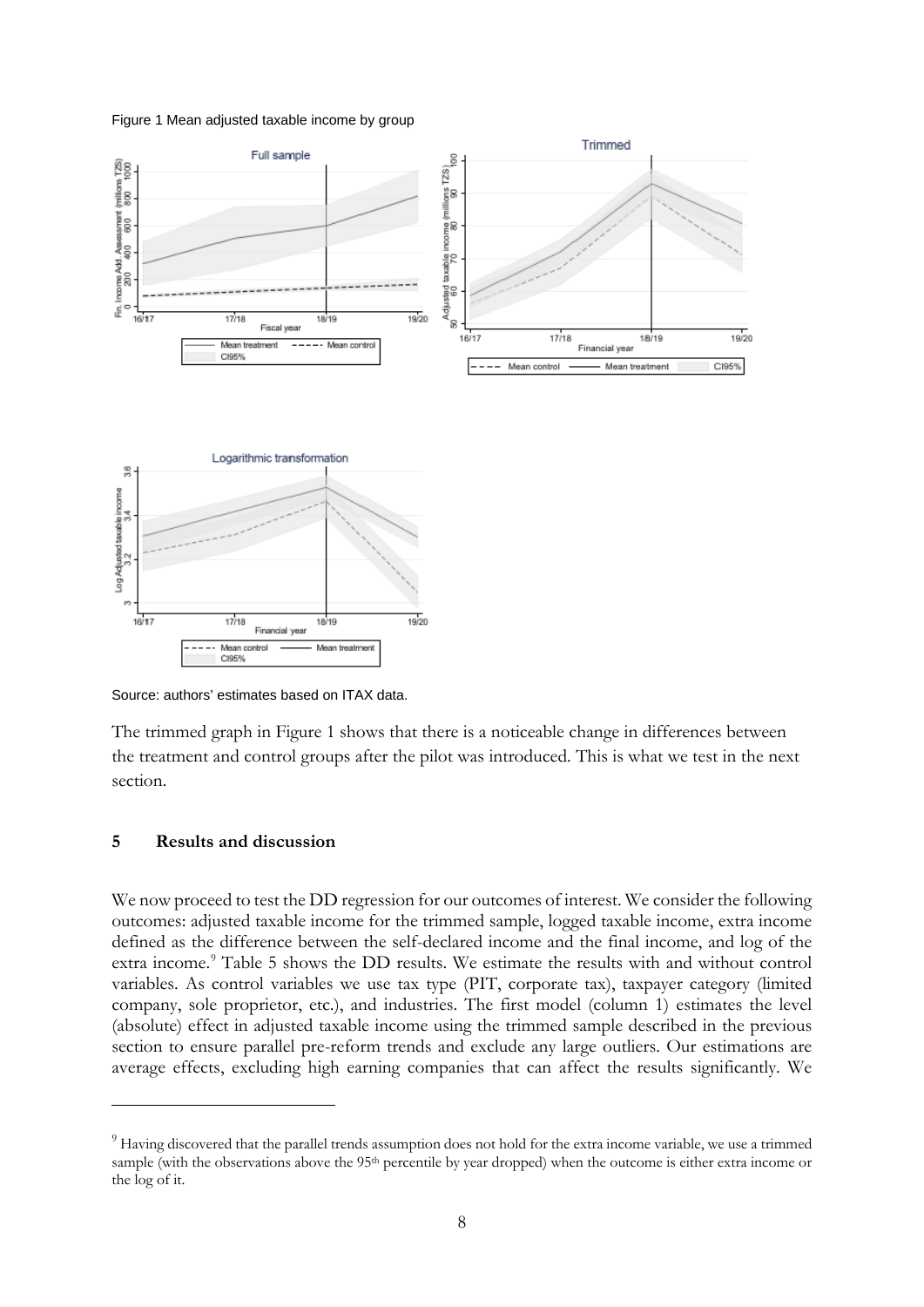report results for the basic DD, DD with controls, and DD with controls using clustered standard errors with clustering at the firm level. The results are estimated with a full sample for the logged adjusted taxable income (2) and below 95<sup>th</sup> percentile for other outcome variables. We show the results below 95th percentile because the point estimates differ statistically significantly from zero for the extra income variables on the pre-treatment period if samples above  $95<sup>th</sup>$  percentile are used. Tables A1 and A2 show the results for other percentiles (below 92.5<sup>th</sup> and 97.5<sup>th</sup> percentiles).

The first model (1) shows the absolute effects on adjusted taxable income. The effect 7.3 million (TSZ) is not statistically significant at a significance level of 0.05. Table A1 shows that the effect is 13.5 million (TSZ) if a sub-sample with adjusted taxable income below  $97.5<sup>th</sup>$  is used. This effect is statistically significant. Although the parallel trend assumption appears to hold less, these results imply that the main effects come from higher earning companies.

The second model shows the results from the log-transformed model. Adding the control variables decreases the treatment effect from 0.162 to 0.127 if the log transformation is used. The coefficient 0.127 means that the pilot increased adjusted taxable by approximately 13.5 per cent  $(\exp(0.127) \approx 1.135)$ . The effect is not statistically significant at a 5 per cent significance level, but clustering the standard errors at the firm level increases the standard errors. The effect is significant at the 5 per cent significance level if robust standard errors are used.

The third model shows results from the adjusted indicator, defined to be 1 if the taxable income was adjusted and 0 if not. According to columns  $(3)$ – $(5)$ , the effect arises from having greater incomes from firms with income adjustments rather than a larger number of adjustments in the treatment area after the pilot. This is in line with the rationale of the pilot, which was to increase the efficiency of examinations rather than being able to conduct more examinations. The percentage increase for the extra income variable is somewhat larger than for taxable income itself. The difference in the magnitude can be explained by the fact that the extra income has a lower base to which the increase is compared.

|                         | (1)                | (2)                | (3)       | (4)       | (5)           |
|-------------------------|--------------------|--------------------|-----------|-----------|---------------|
|                         | Adj taxable<br>inc | Log taxable<br>inc | Adjusted  | Extra inc | Log extra inc |
| Basic DD                | 4.078              | $0.162***$         | $0.0181*$ | 3.299     | $0.157***$    |
|                         | (4.050)            | (0.0540)           | (0.0105)  | (2.183)   | (0.0492)      |
| + controls              | $7.314*$           | $0.127**$          | 0.000162  | $5.092**$ | $0.144***$    |
|                         | (4.026)            | (0.0543)           | (0.0104)  | (2.164)   | (0.0493)      |
| + clustered std. errors | 7.314              | $0.127*$           | 0.000162  | $5.092**$ | $0.144**$     |
|                         | (4.813)            | (0.0709)           | (0.0129)  | (2.527)   | (0.0608)      |
| Observations            | 27,043             | 28,464             | 28,464    | 27,043    | 26,682        |

<span id="page-10-0"></span>Table 5: Estimated treatment effects

Note: controls include tax type (PIT, corporate tax), taxpayer category (limited company, sole proprietor, partnerships, parastatal, unclassified class), and industry type. Signification levels: \*\*\* 1%, \*\* 5% and \* 10%. Table shows the results using a full sample for the logged adjusted taxable income (2) and below 95th percentile for the other outcome variables.

Source: authors' estimates based on ITAX data.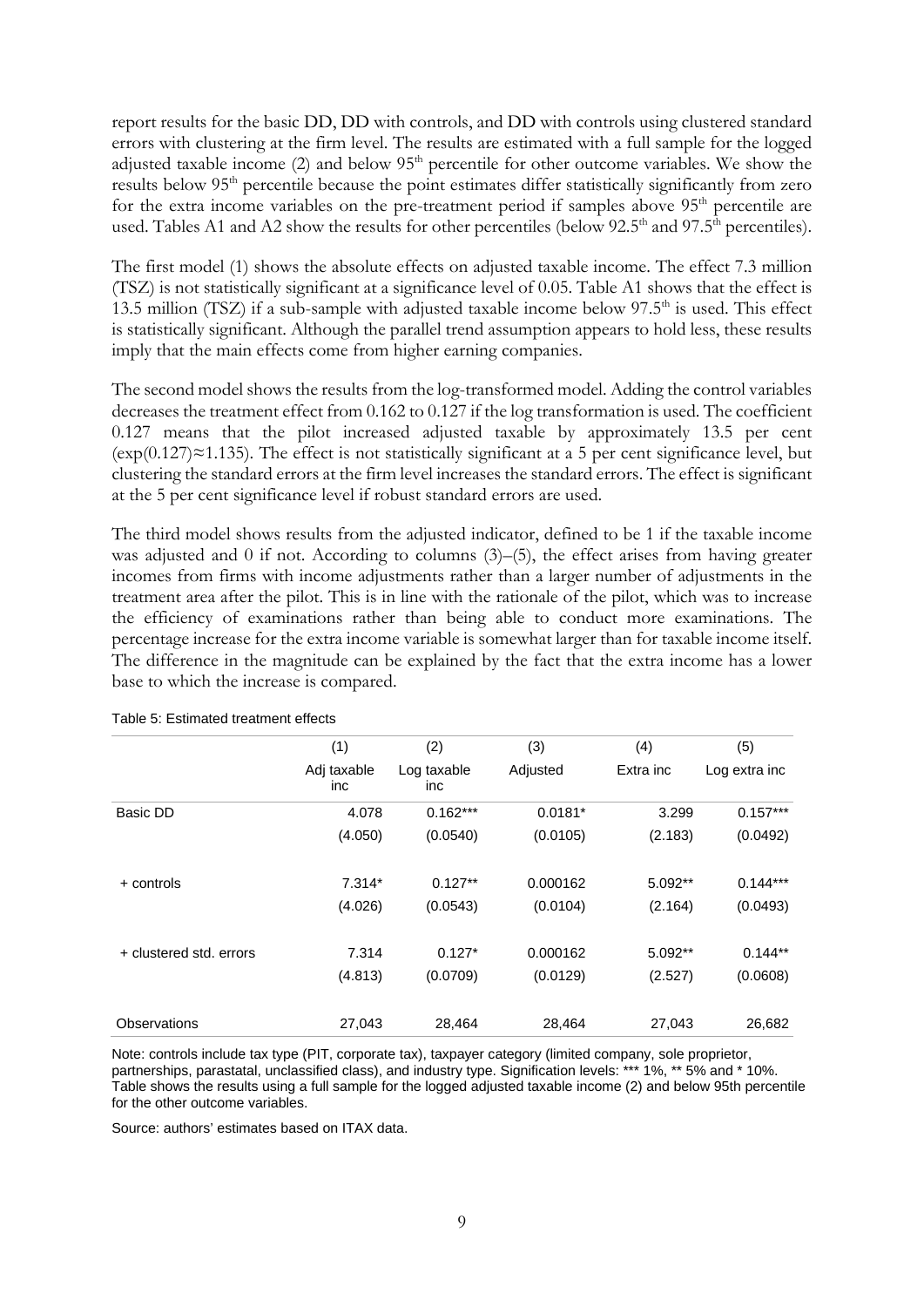As a robustness check, we use simple placebo tests. That is, we treat the periods July 2017–June 2018 and July 2018–June 2019 as placebo treatment periods. We expect the results to be zero for these placebo treatment periods. Our point estimates do not differ statistically significantly from zero on the placebo years for four out of the five outcome variables (see Table 6).<sup>[10](#page-11-0)</sup>

|              | (1)             | (2)             | (3)         | (4)       | (5)           |
|--------------|-----------------|-----------------|-------------|-----------|---------------|
|              | Adj taxable inc | Log taxable inc | Adjusted    | Extra inc | Log extra inc |
| treat_1718   | 3.294           | 0.00870         | 0.0147      | 1.069     | 0.0350        |
|              | (4.364)         | (0.0733)        | (0.0138)    | (2.757)   | (0.0673)      |
| treat_1819   | 2.361           | $-0.0255$       | $-0.0123$   | $-0.201$  | $-0.0225$     |
|              | (5.663)         | (0.0769)        | (0.0139)    | (3.091)   | (0.0700)      |
| treat_1920   | $10.98**$       | 0.129           | $-0.000859$ | $6.156**$ | $0.155**$     |
|              | (5.261)         | (0.0833)        | (0.0153)    | (2.952)   | (0.0731)      |
| Observations | 27,043          | 28.464          | 28,464      | 27,043    | 26, 682       |
| R-squared    | 0.037           | 0.028           | 0.036       | 0.027     | 0.014         |

#### Table 6: Estimated treatment effects

Note: controls include tax type (PIT, corporate tax), taxpayer category (limited company, sole proprietor, partnerships, parastatal, unclassified class), and industry type. Signification levels: \*\*\* 1%, \*\* 5% and \* 10%. Table shows the results using a full sample for the logged adjusted taxable income (2) and below 95th percentile for the other outcome variables.

Source: authors' estimates based on ITAX data.

Table 7 reports results for three subgroups: CIT payers, PIT payers, and those firms not handled by the Large Taxpayer Department (LTD). The majority of taxpayers are corporations, and hence the positive impact arises from the corporate income side. When the firms handled by the LTD are dropped, the treatment impact declines, and its statistical significance drops.

#### Table 7: Estimated treatment effects

|              | (1)        |           | (2) |           | (3)    |          |
|--------------|------------|-----------|-----|-----------|--------|----------|
|              | <b>CIT</b> |           | PIT |           | No LTD |          |
| Basic DD     |            | $0.174**$ |     | $-0.0333$ |        | 0.0928   |
|              |            | (0.0732)  |     | (0.0713)  |        | (0.0685) |
| Observations |            | 20,372    |     | 8,092     |        | 27,412   |
| R-squared    |            | 0.025     |     | 0.027     |        | 0.014    |

Note: dependent variable: Log adjusted income with a full sample. All models with controls, which include taxpayer category (limited company, sole proprietor, partnerships, parastatal, unclassified class) and industry type. Robust standard errors in parentheses. Significance levels: \*\*\* 1%, \*\* 5% and \* 10%.

#### Source: authors' estimates based on ITAX data.

Table 8, in turn, reports the DD results by industries. A large majority of the companies operate in the service sector, and that is where the effect stems from. The treatment impact is not very precisely estimated for the other sectors due to fewer number of firms in these groups. When all the other sectors are combined and services dropped, the treatment impact remains non-significant (not reported).

<span id="page-11-0"></span> $10$  While log taxable income is not significant in this specification, its magnitude is at the same ballpark, and it is close to being significant.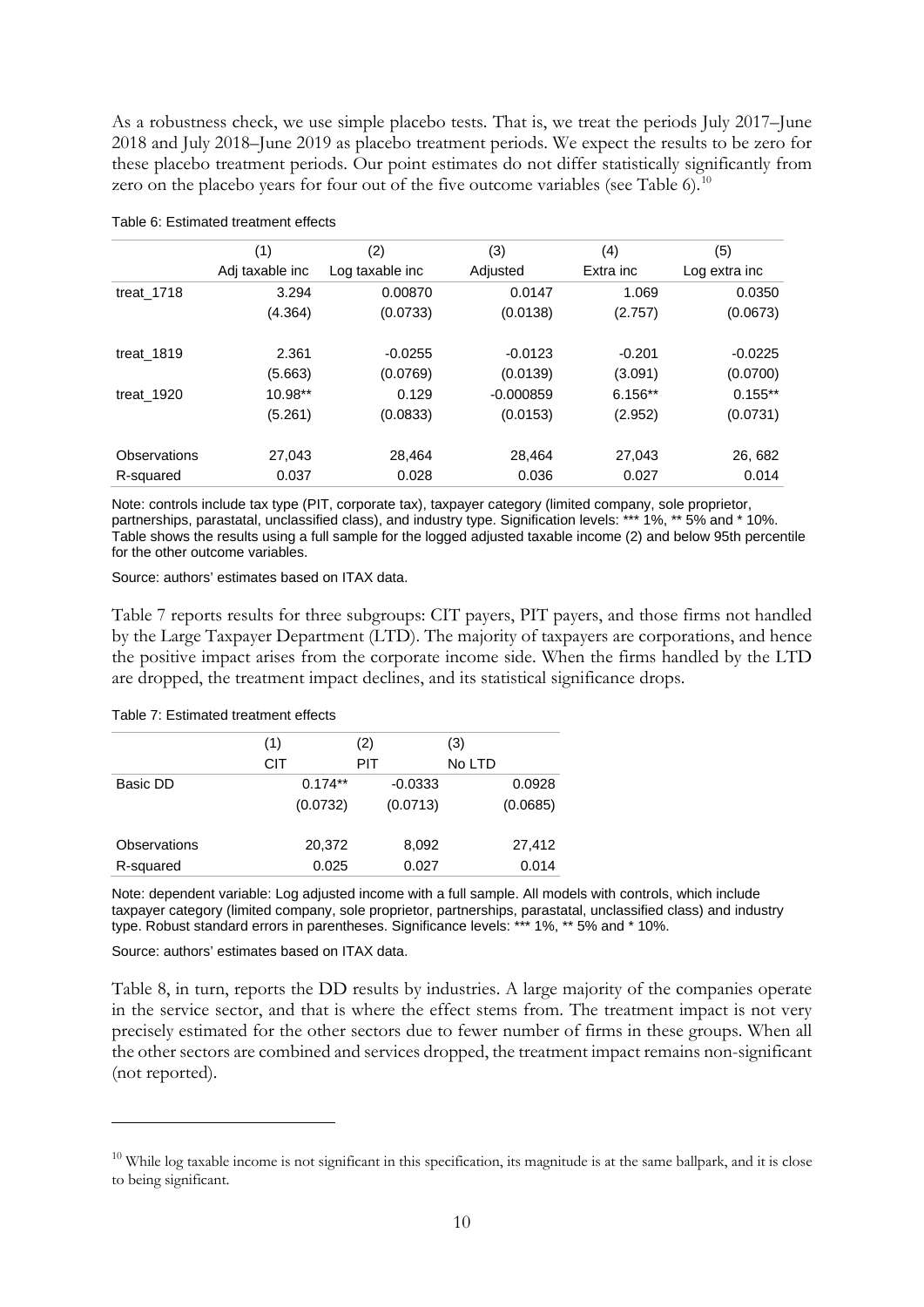#### Table 8: Estimated treatment effects

|              | (1)      | (2)      | (3)      | (4)        | (5)        |
|--------------|----------|----------|----------|------------|------------|
|              | Agric.   | Mining   | Manuf.   | Services   | Other      |
| Basic DD     | $-0.910$ | $-0.471$ | $-0.156$ | $0.269***$ | $-0.00383$ |
|              | (0.629)  | (0.525)  | (0.152)  | (0.0610)   | (0.195)    |
| Observations | 220      | 406      | 4,489    | 21,864     | 1,485      |
| R-squared    | 0.018    | 0.045    | 0.011    | 0.016      | 0.024      |

Note: dependent variable: Log adjusted income with a full sample . All models with controls, which include tax type (PIT, corporate tax) and taxpayer category (limited company, sole proprietor, partnerships, parastatal, unclassified class). Robust standard errors in parentheses. Significance levels: \*\*\* 1%, \*\* 5% and \* 10%.

Source: authors' estimates based on ITAX data.

Our estimations show that the pilot increased adjusted taxable income by approximately 14 per cent for all firms. Because the parallel trend assumption holds for all firms only if a log transformation is used, we trimmed our sample. The null effect on the pre-pilot years gives us confidence that there is no pre-trend we should be concerned about. Adjusted taxable income contains also results from audits and inspections; the average treatment effects are lower than they would be for the treated firms only. We assume that there were no other programmes or reforms related to tax examinations that could intervene on our results. Our results should be interpreted with caution. The parallel trend assumption holds reasonably well, but a longer treatment period would provide more credible results. It is also possible that the COVID-19 pandemic had a differing effect on the treatment and control groups on the treatment period.

Finally, we discuss some cost-benefit properties of the project. The Finnish development assistance component costed approximately  $€60,000$ . One year before the reform, the additional income raised from the treatment groups was €575 million. When this is multiplied by an estimated treatment effect (0.13) and the corporate income tax rate (0.3), the estimated increase in the tax revenue amounts to €18 million. In other words, the cost of the intervention for the donor per additional revenue is tiny. The Tanzanian Revenue Authority costs are not known to the research team, but TRA did not hire additional staff for the work. It is therefore clear that the benefits of the projects in terms of additional tax revenue clearly dominate any additional intervention costs.

## **6 Conclusions**

This paper examined the revenue impacts of a new risk-based method of tax examinations (desk audits) in Tanzania. The method was jointly developed with the Finnish tax administration and represents a capacity development programme designed to bring greater efficiency in tax processes. Our paper therefore also serves as an evaluation of a technical assistance project in the tax area. The results, based on a difference-in-differences estimation strategy and administrative data from the Tanzania Revenue Authority information system, indicate that the pilot we study increased revenues by approximately 15 per cent. The impacts were concentrated in the service sector and among corporate income taxpayers.

In a context where there was limited consistency in the selection of taxpayer for examination, the pilot process has provided additional structure. The pilot decentralized processes standardized the examination process and provided detailed instructions on performing examination. This has translated into reduced examination process times using a systematic approach and clearly defined selection criteria. However, there are still possible efficiency gains. Because of more complex selection criteria, the large taxpayers' department (LTD) was nearly fully excluded from the pilot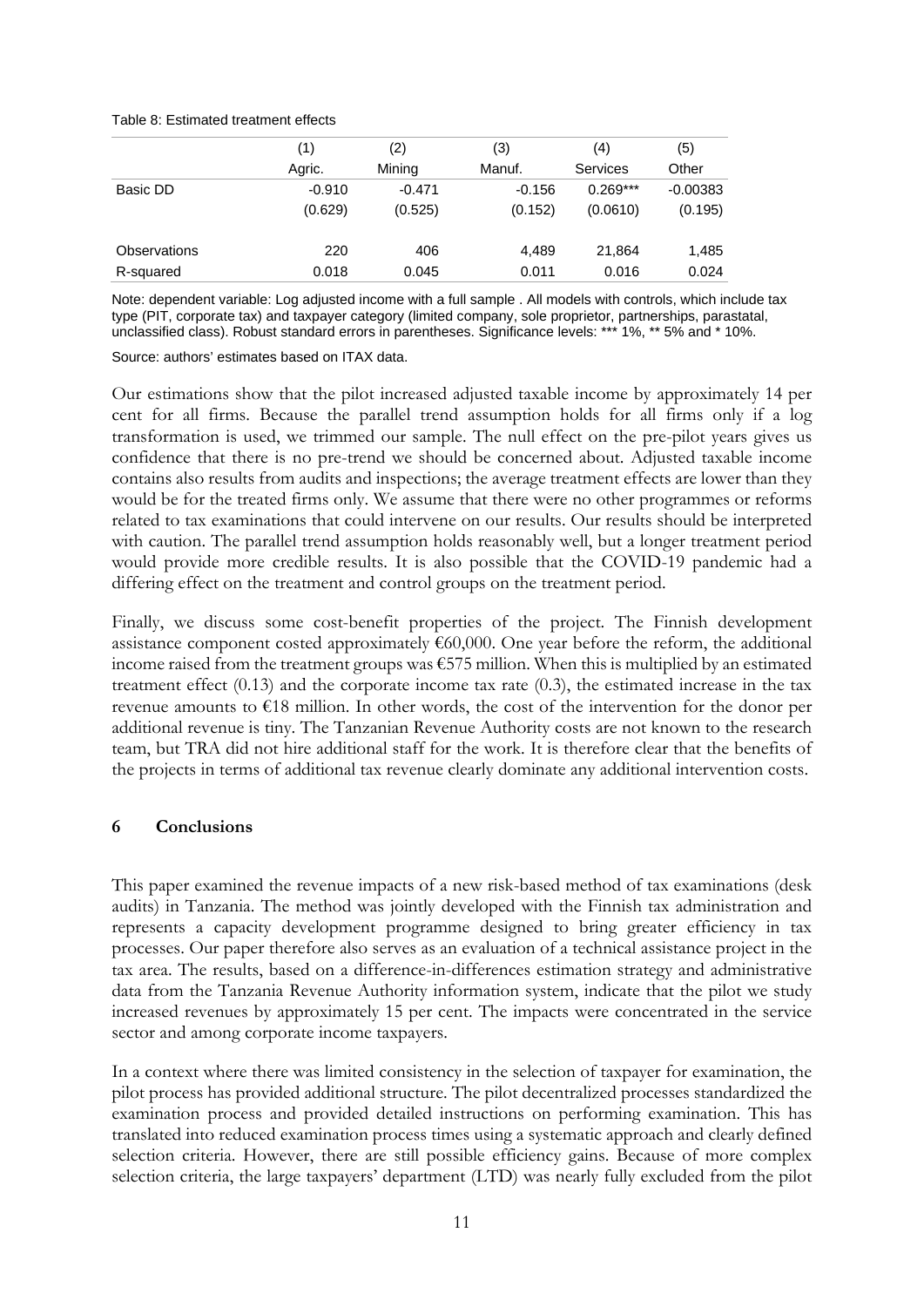programme. While there are some indications of positive revenue gains from the pilot study, these results should be treated with caution due to the short post-treatment period.

## **References**

- Advani, A., W. Elming, and J. Shaw (2017). 'The Dynamic Effects of Tax Audits'. IFS Working Paper W17/24. London: Institute for Fiscal Studies.
- Azulai, M., O. Bandiera, F. Blum, H. Kleven, E. LaFerrara, G. Padro, and C. Tejada (2014). 'State Effectiveness, Growth and Development'. IGC Evidence Paper. London: International Growth Center. Available at: [https://www.theigc.org/wp](https://www.theigc.org/wp-content/uploads/2014/09/IGCEvidencePaperState.pdf)[content/uploads/2014/09/IGCEvidencePaperState.pdf](https://www.theigc.org/wp-content/uploads/2014/09/IGCEvidencePaperState.pdf) (accessed 8 February 2021).
- Allingham, M.G., and A. Sandmo (1972). 'Income Tax Evasion: A Theoretical Analysis'*. Journal of Public Economics,* 1(3-4): 323–38. [https://doi.org/10.1016/0047-2727\(72\)90010-2](https://doi.org/10.1016/0047-2727(72)90010-2)
- Basri, M, M. Felix, R. Hanna, and B. Olken (2020). 'Tax Administration vs. Tax Rates: Evidence from Corporate Taxation in Indonesia'. Mimeo. Cambridge, MIT: Massachusetts Institute of Technology.
- Carrillo, P., D. Pomeranz, and M. Singhal (2017). 'Dodging the Taxman: Firm Misreporting and Limits to Tax Enforcement'*. American Economic Journal: Applied Economics,* 9(2):144–64. <https://doi.org/10.1257/app.20140495>
- ESRF (2010). 'Informal Sector Taxation in Tanzania'. TAKNET Policy Brief Series Number 012-2010. Dar es Salaam: Economic and Social Research Foundation. Available at: [http://esrf.or.tz/docs/INFORMATIONSECTORTAXATIONINTANZANIA\\_12.PDF](http://esrf.or.tz/docs/INFORMATIONSECTORTAXATIONINTANZANIA_12.PDF) (accessed 8 February 2021).
- Epaphra, M. (2015). 'Tax Rates and Tax Evasion: Evidence from Missing Imports in Tanzania'. *International Journal of Economics and Finance*, 7(2): 122–37.<https://doi.org/10.5539/ijef.v7n2p122>
- Keen, M. (2008). 'VAT, Tariffs, and Withholding: Border Taxes and Informality in Developing Countries'. *Journal of Public Economics,* 92(10-11):1892–906.<https://doi.org/10.1016/j.jpubeco.2008.05.006>
- Kleven, H.J., M.B. Knudsen, C.T. Kreiner, S. Pedersen, and E. Saez (2011). 'Unwilling or Unable to Cheat? Evidence from a Tax Audit Experiment in Denmark'. *Econometrica,* 79(3): 651–92. <https://doi.org/10.3982/ECTA9113>
- Kleven, H.J., and M. Waseem (2013). 'Using Notches to Uncover Optimization Frictions and Structural Elasticities: Theory and Evidence from Pakistan'. *The Quarterly Journal of Economics,* 128(2):669–723. <https://doi.org/10.1093/qje/qjt004>
- Kleven, H.J., C.T Kreiner, and E. Saez (2016). 'Why Can Modern Governments Tax so Much? An Agency Model of firms as Fiscal Intermediaries'*. Economica,* 83(330): 219–46. <https://doi.org/10.1111/ecca.12182>
- Kopczuk, W., and J. Slemrod (2006). 'Putting Firms into Optimal Tax Theory'. *American Economic Review,* 96(2):130–34.<https://doi.org/10.1257/000282806777212585>
- Kumler, T., E. Verhoogen, and J.A. Frías (2013). 'Enlisting Employees in Improving Payroll-Tax Compliance: Evidence from Mexico'. NBER Working Paper 19385. Cambridge, MA: National Bureau of Economic Research.<https://doi.org/10.3386/w19385>
- Khwaja, M.S., R. Awasthi, and J. Loeprick (eds) (2011). *Risk-Based Tax Audits. Approaches and Country Experiences*. Washington, DC: World Bank.<https://doi.org/10.1596/978-0-8213-8754-2>
- Løyland, K., O. Raaum, G. Torsvik, and A. Øvrum (2019). 'Compliance Effects of Risk-Based Tax Audits'. CESifo Working Paper 7616. Available at SSRN:<https://ssrn.com/abstract=3384307> (accessed 23 September 2021).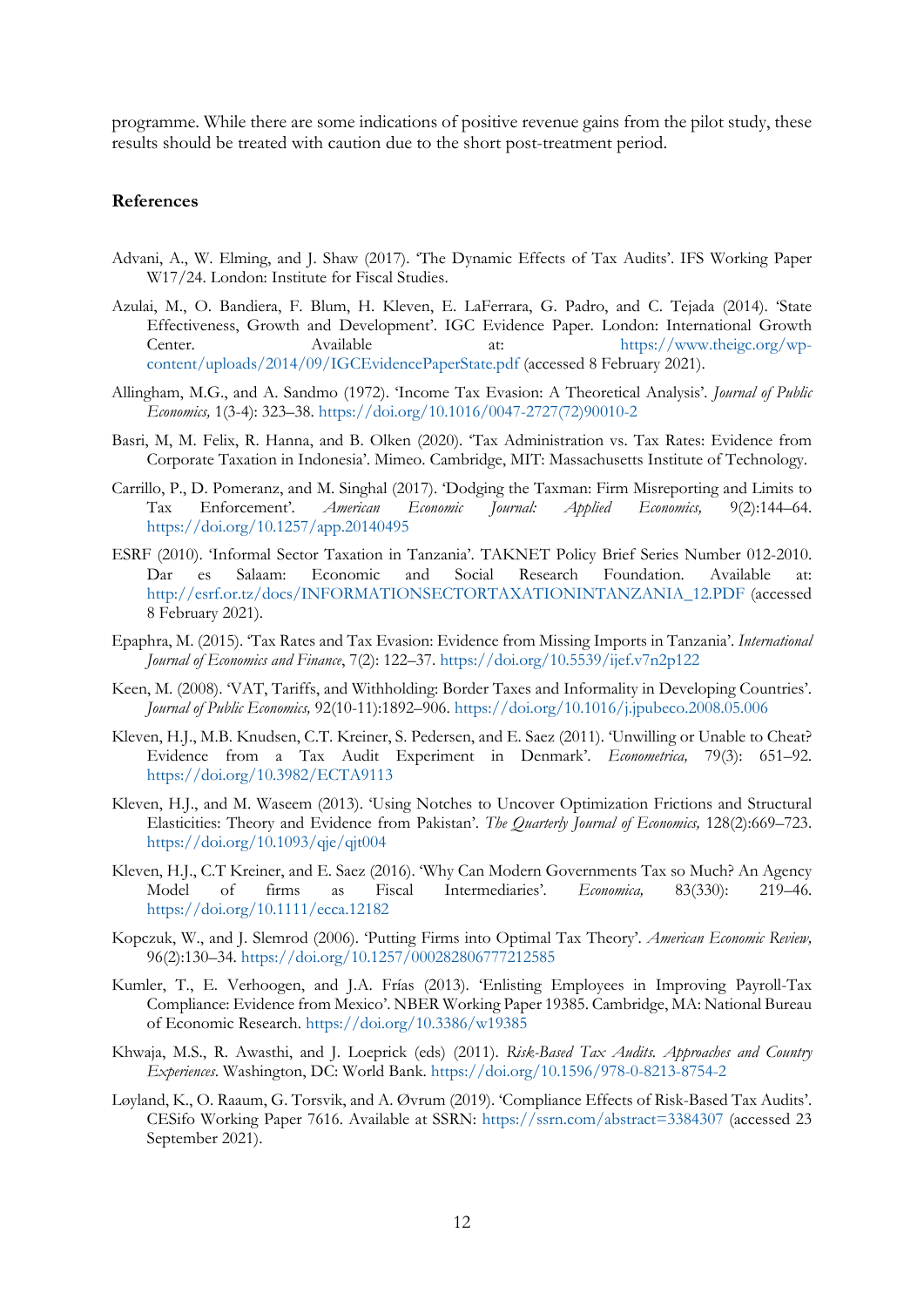- Luttmer, E.F.P., and M. Singhal (2014). 'Tax Morale'. *Journal of Economic Perspectives*, 28(4): 149–68. <https://doi.org/10.1257/jep.28.4.149>
- Pomeranz, D. (2015). 'No Taxation without Information: Deterrence and Self-Enforcement in the Value Added Tax'. *American Economic Review,* 105(8): 2539–69.<https://doi.org/10.1257/aer.20130393>
- Slemrod, J. (2019). 'Tax Compliance and Enforcement'. *Journal of Economic Literature*, 57(4): 904–54. <https://doi.org/10.1257/jel.20181437>
- Wadhawan S.C., and C. Gray (1998). 'Enhancing Tax Transparency in Tax Administration: A Survey'. African Economic Policy Discussion Paper 3. Arlington: EAGER Publications/BHM.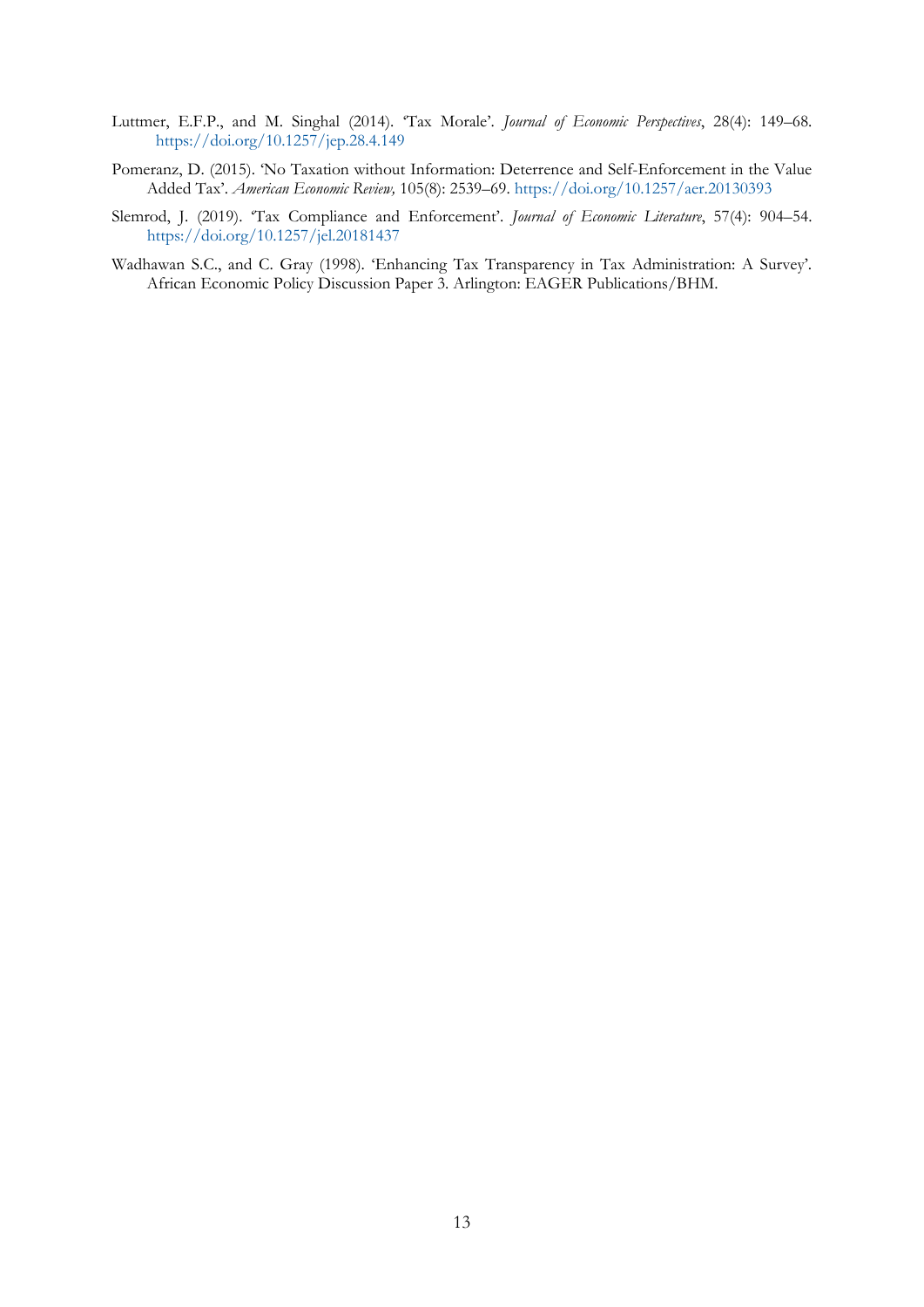## **Appendix A**



Figure A1: Parallel trends using adjusted taxable income below 97.5th percentile (above) and below 92.5th percentile (below). Log transformed adjusted taxable income on the right side.

Source: authors' estimates based on ITAX data.

| Table A1: Estimated treatment effects, adjusted taxable income below 97.5th percentile |  |  |
|----------------------------------------------------------------------------------------|--|--|
|----------------------------------------------------------------------------------------|--|--|

|                         | (1)                | (2)                | (3)        | (4)       | (5)           |
|-------------------------|--------------------|--------------------|------------|-----------|---------------|
|                         | Adj taxable<br>inc | Log taxable<br>inc | Adjusted   | Extra inc | Log extra inc |
| Basic DD                | 9.046              | $0.144***$         | 0.0167     | 3.054     | $0.155***$    |
|                         | (6.695)            | (0.0516)           | (0.0106)   | (2.384)   | (0.0496)      |
| + controls              | $13.52**$          | $0.114**$          | $-0.00127$ | 4.845**   | $0.143***$    |
|                         | (6.650)            | (0.0517)           | (0.0105)   | (2.374)   | (0.0497)      |
| + clustered std. errors | 13.52              | $0.114*$           | $-0.00127$ | 4.845*    | $0.143**$     |
|                         | (8.467)            | (0.0663)           | (0.0130)   | (2.749)   | (0.0612)      |
| <b>Observations</b>     | 27,755             | 27,755             | 27,755     | 27,063    | 26,709        |

Note: controls include tax type (PIT, corporate tax), taxpayer category (limited company, sole proprietor, partnerships, parastatal, unclassified class) and industry type. Signification levels: \*\*\* 1%, \*\* 5% and \* 10%.

Source: authors' calculations based on ITAX data.